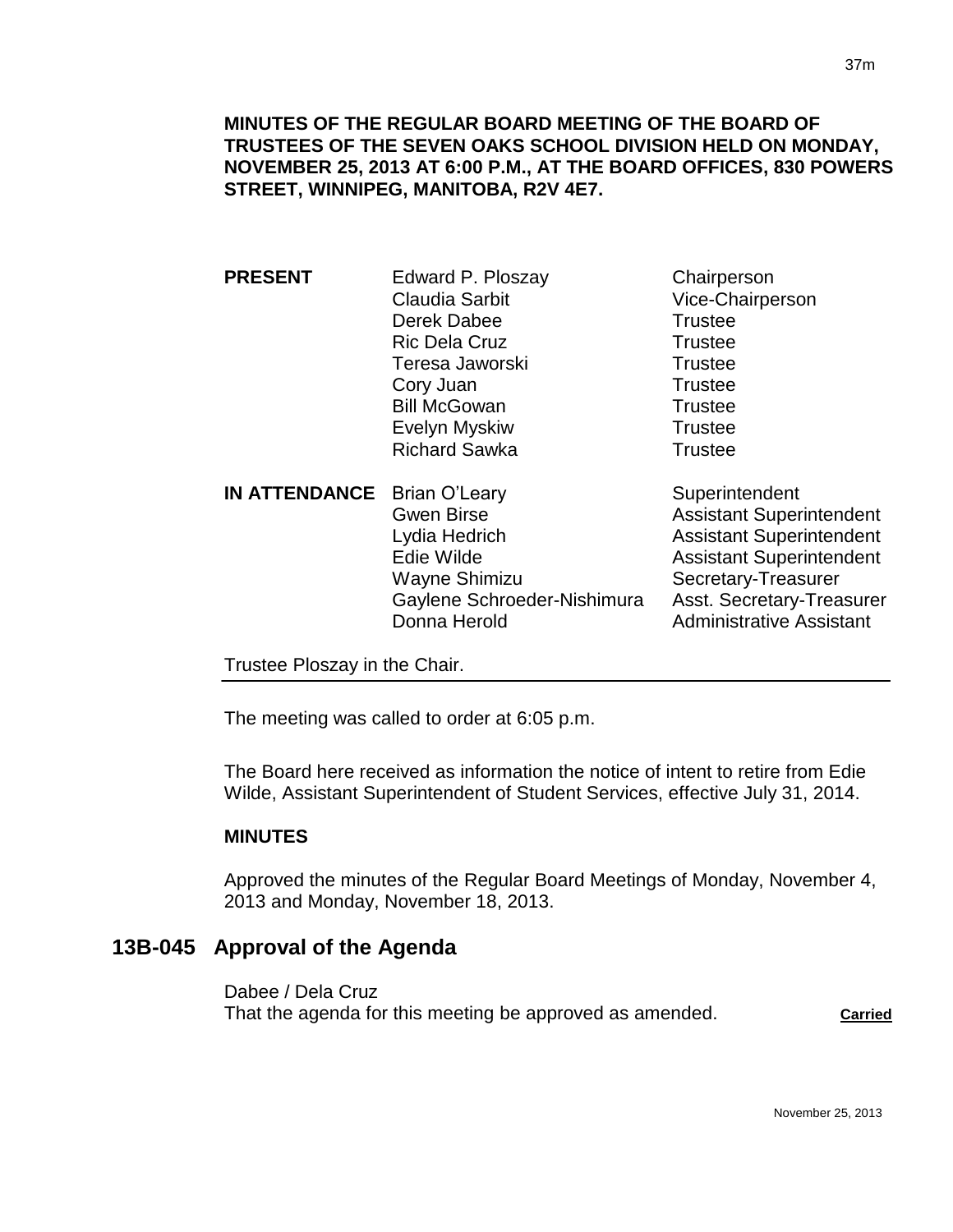# **13B-046 Moved to Committee of the Whole at 6:09 p.m.**

Myskiw / Juan That the Board move into Committee of the Whole. **Carried**

Trustee Sarbit in the Chair.

### **OFFICER'S REPORTS**

 Trustee Dela Cruz reported on developments arising from collective bargaining.

### **SUPERINTENDENTS' PERSONNEL REPORT**

# **13B-047 Superintendents' Personnel Report**

McGowan / Sawka That the Superintendents' Personnel Report be ratified. **Carried** Carried

### ASSISTANT SUPERINTENDENT RETIREMENT

Received notice of intent to retire from Edie Wilde, Assistant Superintendent-Student Services, effective July 31, 2014.

### ADMINISTRATIVE APPOINTMENTS

David Ingram was appointed to the position of acting Principal, West St. Paul School, full-time effective November 28, 2013 (indefinite).

Rob Ens was appointed to the position of acting Vice-Principal, West St. Paul School, full-time effective November 28, 2013 (indefinite).

Lorraine Maciboric was appointed to the position of Director of Partnerships effective September 3, 2013.

### ADMINISTRATIVE RETIREMENT

Received notice of intent to retire from Diane Darrach effective December 31, 2013.

### TEACHER APPOINTMENTS

Cayla Cohen was appointed to a full-time (1.00) Limited Teacher-General (term) contract effective January 6, 2014 to June 27, 2014.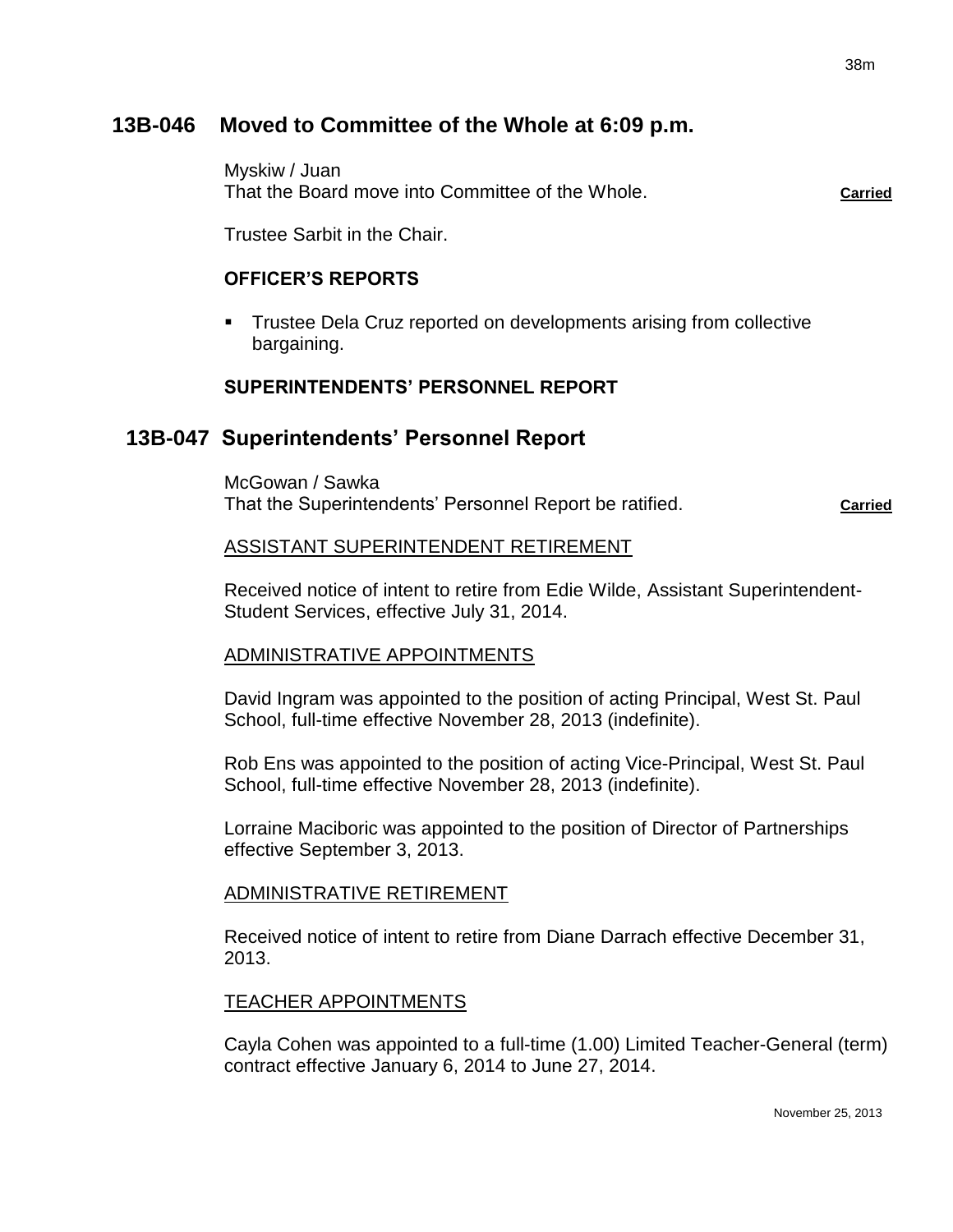## **PERSONNEL REPORT**

Alvin Pacag was appointed to a full-time (1.00) Limited Teacher-General (term) contract effective January 6, 2014 to June 27, 2014.

Benson Shapiro was appointed to a full-time (1.00) Limited Teacher-General (term) contract effective November 4, 2013 (indefinite).

Prabhpreet Toor was appointed to a part-time (.50) Limited Teacher-General (term) contract effective November 5, 2013 to June 27, 2014.

### TEACHER LEAVE OF ABSENCE

Linda Guest was granted a leave of absence, part-time (.25), without pay, effective February 1, 2014 to June 27, 2014.

### TEACHER MATERNITY AND PARENTAL LEAVES

Anita Annell was granted maternity and parental leave effective December 30, 2013 to December 29, 2014.

Kristen Van de Laar was granted maternity and parental leave effective December 31, 2013 to January 4, 2015.

### SUBSTITUTE TEACHER APPOINTMENTS

The following teachers were appointed to Substitute Teacher contracts effective the 2013-2014 school year:

Melanie Kjartanson Leah Ross

### EDUCATIONAL ASSISTANT LEAVE OF ABSENCE

Nichole Karpoff was granted a leave of absence, part-time (4 hours per day), without pay, effective December 4, 2013 to December 3, 2014.

### CUSTODIAN RESIGNATION

Received notice of intent to resign from Gurpinder Dhindsa effective December 1, 2013.

### SUPERINTENDENTS' PERSONNEL REPORT MOTIONS

The following Superintendent's Personnel Report motions were rescinded: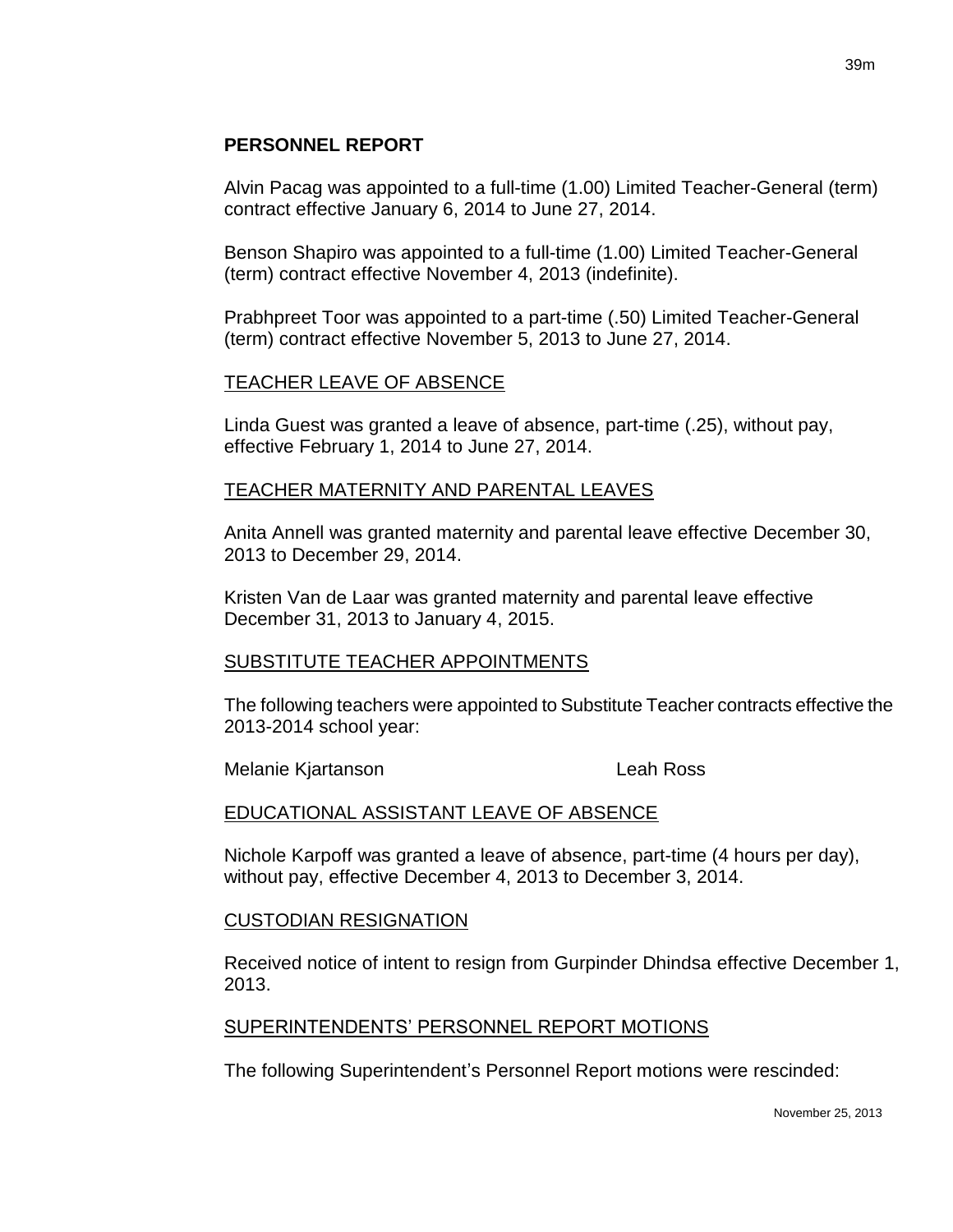# **PERSONNEL REPORT**

# 12-169 – Employment of Mr. Julian (Les) Szumskyj be terminated without further notice for just cause effective August 30, 2013.

# 12-160 – Appointment of Lorraine Maciboric to a Limited Teacher-General (term) contract full-time (1.00) effective September 3, 2013 to June 27, 2014.

# **SUPERINTENDENTS' REPORT**

The following matters were received as information:

- Personnel Matters.
- New School Riverbend Information Evening.
- **Manitoba Teachers' Society Grievance to Arbitration.**
- **MSBA 2012-2013 Committee Member Survey Results.**
- Service Canada, EI Premium Reduction Program: Notice of Reduced Premium Rate for Employers.
- Trustee Dela Cruz enquired about the following Adult Education courses: Fifth Class Power Engineer Course, Health Care Aide Course and Foster Parent Course.

Trustee Ploszay in the Chair.

# **13B-048 Proposed Changes to Snow Clearing**

### Sarbit / Juan

Approved hat the Board write a letter to Mayor Katz in support of the stance taken by Pembina Trails School Division regarding the proposed changes in snow clearing practices and standards. **Carried** carried

# **13B-049 Nominations for the 2014 Premier Award for School Board Innovation**

### Jaworski / Juan

Approved that the Board nominate Equity / Cost to Parents Initiatives for the Premier Award for School Board Innovation. **Carried** Carried

# **13B-050 Aboriginal Education Resolution**

### Dela Cruz / McGowan

That the Board endorse the following Resolution on Aboriginal Education.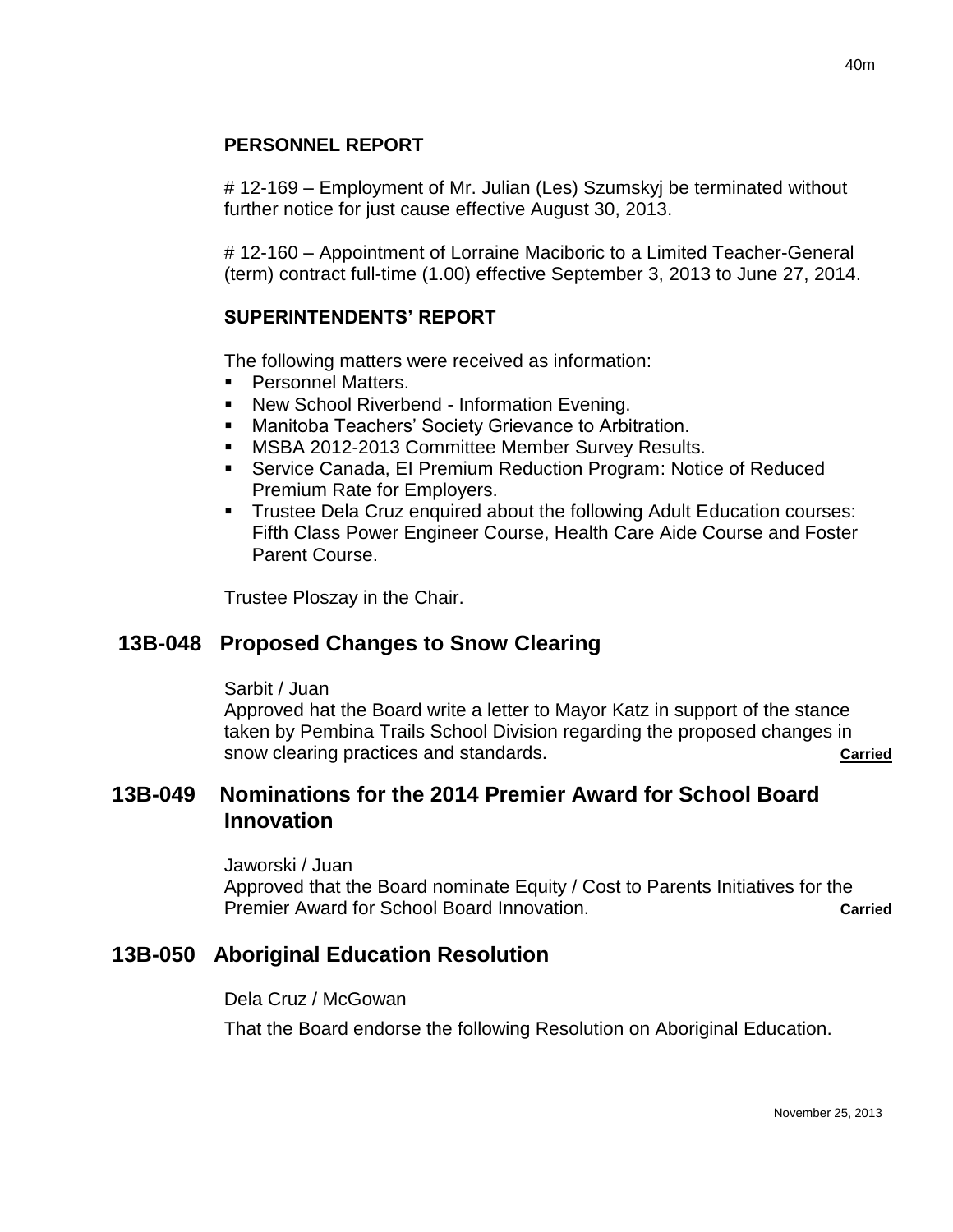Resolution: That Manitoba School Boards Association actively lobby the Federal Government and Manitoba Members of Parliament to rescind the proposed First Nations Education Act and renew negotiations with First Nations with respect to education to ensure that changes and reforms respect the rights and dignity of First Nations, contribute to positive outcomes for First Nations students and to a more positive relationship between First Nations and the Government of Canada. **Carried**

# **13B-051 Nominations - Manitoba School Boards Association Executive 2014-2015**

Sarbit / Sawka

Approved that the Board endorse the nomination Trustee Derek Dabee for the position of Director, Region 5 on the Manitoba School Boards Association Provincial Executive 2014-2015. **Carried**

Discussion Items:

- New Logo Update item deferred to November 2014.
- MSBA 2014 AGM & Annual Convention.

### **CONSENT AGENDA**

### **13B-052 Consent Agenda**

Juan / Jaworski That the Consent Agenda be approved. **Carried Carried** 

### October 2013 Expenditure Listing

That cheques #2140491-#2141024 and #773-#778, US\$ cheques #214019- #214042, direct deposits #20141028-#20141726 and pre-authorized debits #2014050-#2014067 in the amount of \$5,870,896.43 be approved.

### Bockstael Construction Certificate of Payment No. 4

That Certificate of Payment No. 4 for the Maples Commons Addition project in the amount of \$191,516.58 be paid to Bockstael Construction Limited.

### Statutory Holdback on Bockstael Construction Certificate of Payment No. 4

That the Statutory Holdback on Certificate of Payment No. 4 for the Maples Commons Addition project in the amount of \$14,788.93 be paid to the SOSD/Bockstael Construction account.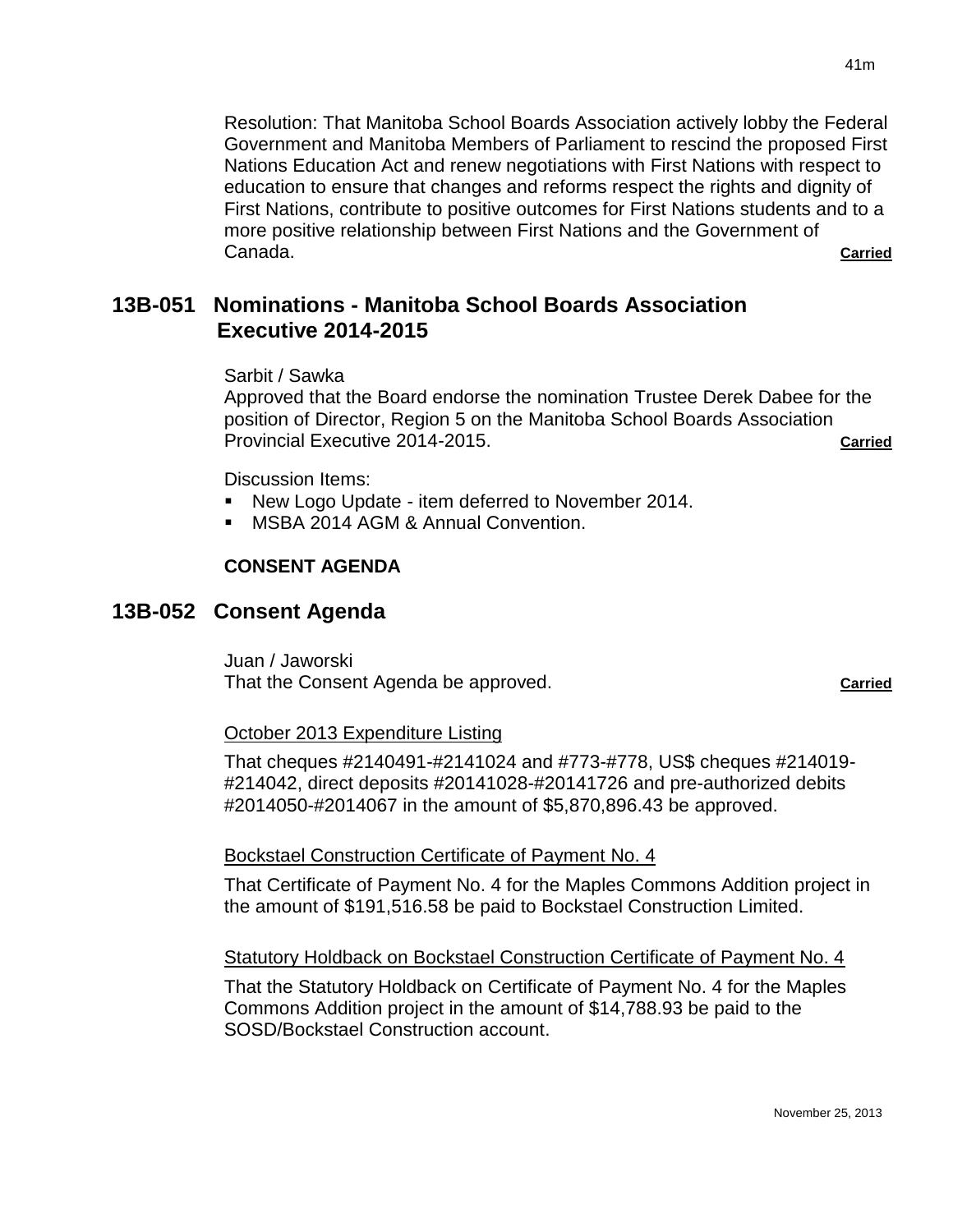## **CONSENT AGENDA**

### Bockstael Construction Certificate of Payment No. 6

That Certificate of Payment No. 6 for the Amber Trails School project in the amount of \$1,554,488.40 be paid to Bockstael Construction Limited.

### Statutory Holdback on Bockstael Construction Certificate of Payment No. 6

That the Statutory Holdback on Certificate of Payment No. 6 for the Amber Trails School project in the amount of \$120,037.71 be paid to the SOSD/Bockstael Construction account.

## Gateway Construction & Engineering Certificate of Payment No. 2

That Certificate of Payment No. 2 for the Victory Site Day Care project in the amount of \$194,477.60 be paid to Gateway Construction & Engineering.

## Statutory Holdback on Gateway Construction & Engineering Certificate of Payment No. 2

That the Statutory Holdback on Certificate of Payment No. 2 for the Victory Site Day Care project in the amount of \$15,017.57 be paid to the SOSD/Gateway-441-Victory Day Care account.

### Integrated Designs Inc. Invoice No. 2499

That Invoice No. 2499 for the Amber Trails School project in the amount of \$3,937.50 be paid to Integrated Designs Inc.

### Integrated Designs Inc. Invoice No. 2629

That Invoice No. 2629 for the Amber Trails School project in the amount of \$6,300.00 be paid to Integrated Designs Inc.

### Integrated Designs Inc. Invoice No. 2809

That Invoice No. 2809 for the Amber Trails School project in the amount of \$1,732.50 be paid to Integrated Designs Inc.

### M. Block & Associates Ltd. Invoice No. W-2013-245

That Invoice No. W-2013-245 for the Amber Trails School project in the amount of \$2,877.00 be paid to M. Block & Associates Ltd.

### MCM Architects Inc. Invoice No. 5547

That Invoice No. 5547 for the Victory Site Day Care project in the amount of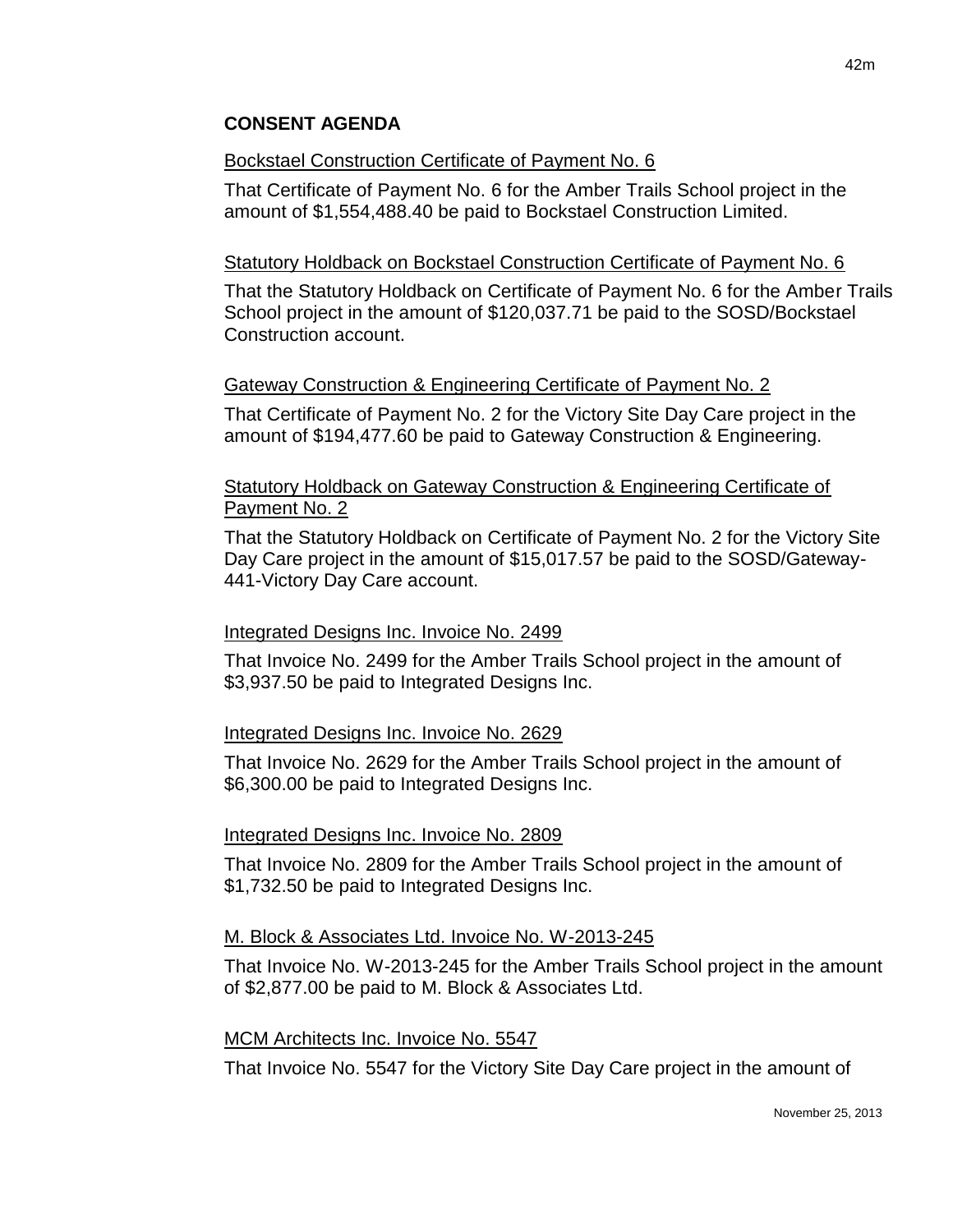## **CONSENT AGENDA**

\$1,598.81 be paid to MCM Architects Inc.

### Prairie Architects Inc. Invoice No. 4196

That Invoice No. 4196 for the Amber Trails School in the amount of \$14,656.00 be paid to Prairie Architects Inc.

### **ITEMS OF INFORMATION / NEW BUSINESS**

- Trustee Myskiw reported to the Board on the Manitoba Youth Achievement Awards held on November 21, 2013 at the Canad Inns Polo Park.
- **Trustee Juan reported on the recent Seven Oaks Neighborhood Resource** Network Meeting.
- **Trustee Sarbit discussed the possibility of a meeting with our local City** Councillors regarding planned neighbourhood models.

## **CONFERENCE REPORTS**

Colleen Herosian, Teacher, Constable Finney: International Conference on Education - No Room for Failure, June 3 to 4, 2013, Chicago, Illinois.

Cathy Ratuski, Teacher, École Riverbend School: IRA 58th Annual Convention, Celebrating Teachers Making a Difference, April 19 to 22, 2013 - San Antonio, Texas.

Danielle Deck, Teacher, West Kildonan Collegiate**:** Broadway Teacher's Workshop, July 8 to 10, 2013 - New York City.

Linda Lee-Meiers, Teacher, École Riverbend School: AERA Conference, April 27 to May 1, 2103 - San Francisco, California.

Madeleine Kettner, Teacher, École Riverbend School: CWF / Parks Canada Summer Institute for Teachers, July 19 to 28, 2013 - Kimmirut, Baffin Island.

Matthias Meiers, Teacher, Garden City Collegiate: AERA, April 27 to May 1, 2103 - San Francisco, California.

# **CORRESPONDENCE**

- Kerri Irvin-Ross, Minister of Family Services: All Aboard: Manitoba's Poverty Reduction and Social Inclusion Strategy.
- Carolyn Duhamel, Executive Director, Manitoba School Boards Association: 2014 Student Citizenship and George Harbottle Memorial Awards.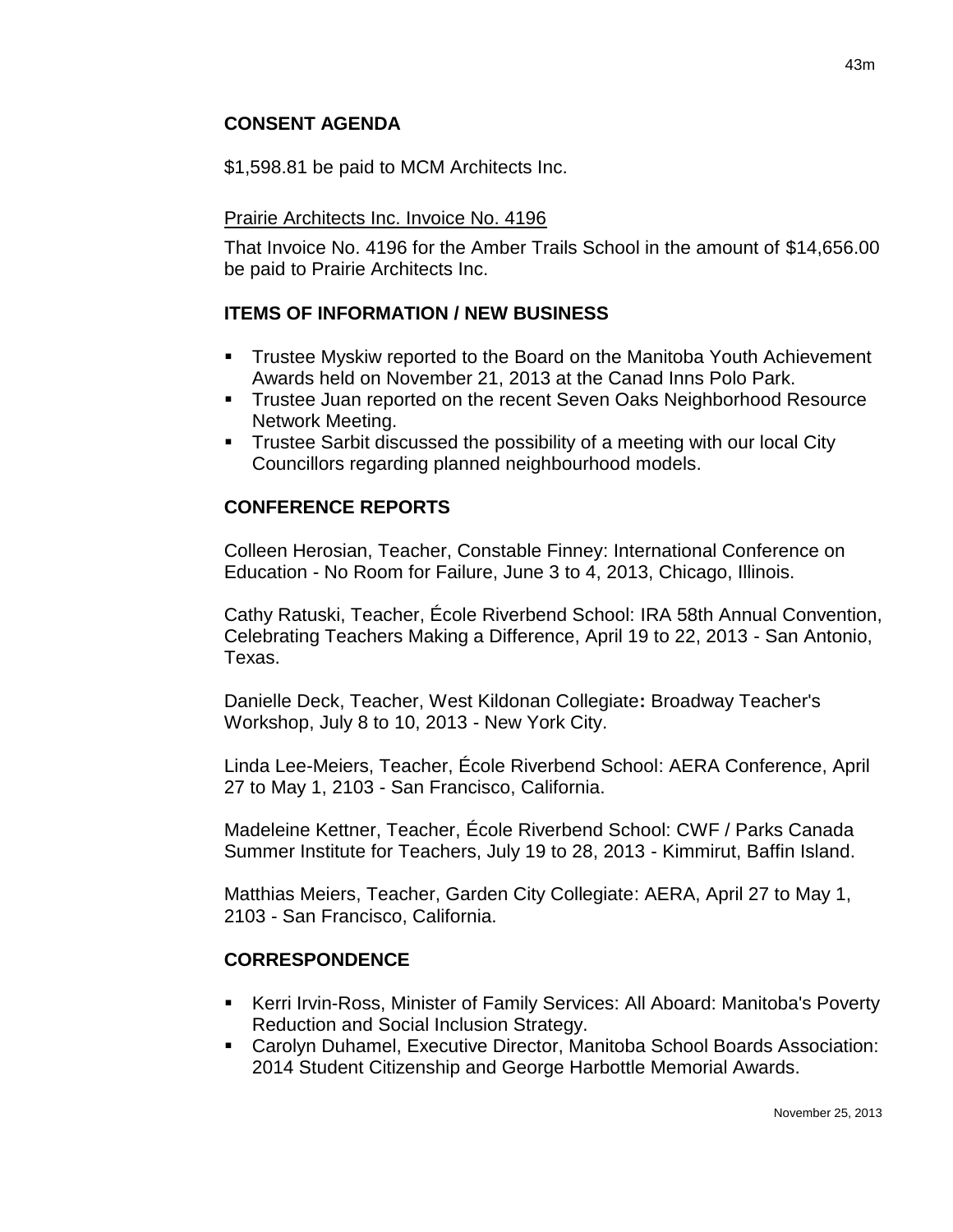# **CORRESPONDENCE**

- Heather Demetrioff, Associate Director, Manitoba School Boards Association: Raffle Donations for 2014 MSBA Convention.
- Choloe Chappie, Executive Director, Manitoba Association for Rights & Liberties: Leadership in Social Justice Program.
- MERN Treaties and Reconciliation Education Seminar: Friday, December 13, 2013 - Manitoba School Improvement Program, 357 Bannatyne Avenue.
- Safe & Caring Schools Workshop: Monday, February 10, 2014 Victoria Inn and Conference Centre, 1808 Wellington Avenue.
- Pembina Trails School Division Workshop: Charles Appelstein: No Such Thing as a Bad Kid!
- Canadian Education Association: Fifth Annual Ken Spencer Awards for Innovation.
- Manitoba Education Research Network: Winter Forum "*Technology in Manitoba Schools"* call for proposals.
- University of Winnipeg: Religion & Culture Colloquium Series presents a screening and discussion of *We Were Children.*
- James Allum, Minister of Education and Advanced Learning: Funding for the 2013-2014 Class Size Initiative.
- Debbie Nelson, Acting Executive Director, Manitoba Healthy Living and Seniors: Low-Cost Bike Helmet Initiative.
- Alissa Brandt, Director, Premier's Secretariat, Office of The Premier: Thank you for the letter of support for the building of a multi-sport facility in the North End.
- Leigh-Anne Bowles, Youth United Manager, United Way of Winnipeg: United Way Student Community Service Award recipients in Seven Oaks for 2012/2103:
	- Cairo Humphries, Garden City Collegiate
	- Patricia Mei M. Navidad, Maples Collegiate
	- Nicole Gomes and Eric Schillberg, West Kildonan Collegiate
- Carolyn Duhamel, Executive Director, Manitoba School Boards Association: Association of Manitoba Municipalities (AMM) Resolution regarding Education Property Taxation and Funding.
- John Wassenaar, Number TEN Architectural Group: Maples Collegiate Student Commons Addition - Change Order No. 9.
- John Wassenaar, Number TEN Architectural Group: Maples Collegiate Student Commons Addition - Change Order No. 10.
- SMS Engineering Ltd.: Maples Collegiate Chiller Replacement Change Order No. 2.
- Lindsay Oster, Principal Architect, Prairie Architects Inc.: Amber Trails Community School - Change Order No. 10.
- **Treaty Relations Commission of Manitoba: Speaker Showcase: David G.** Newman, Q.C., November 27, 2013, TRCM Learning Centre.
- Canadian Centre for Policy Alternatives: Film Launch: *Rite of Passage* by